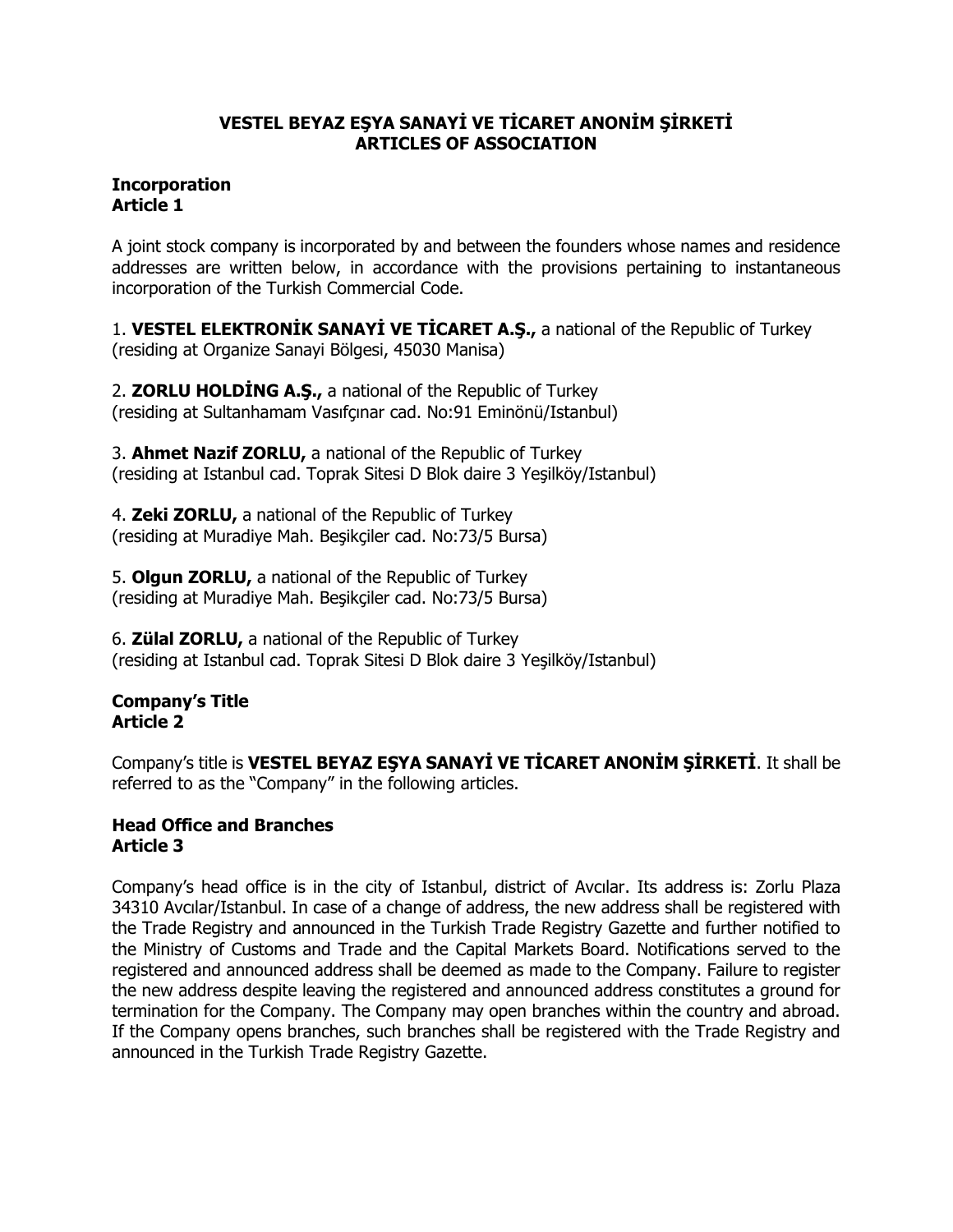### **Duration Article 4**

Company's duration is indefinite starting from its final incorporation.

## **Purpose and Subject Article 5**

Company's purpose and subject is the production of electronic tools, devices, hardware, spare parts, parts, components and various white goods. The Company tests the quality and compliance with the relevant technical level, checks the quality, conducts tests to increase the quality of all kinds of electronic tools, devices, hardware, spare parts, parts, components and various white goods, and engages in any and all activities related to the same.

Without being limited to the matters listed below, in order to accomplish this purpose and objective, the Company may open, operate, lease, rent, take over and transfer offices, warehouses.

In relation to the Company's purpose, it may:

Perform any and all commercial, financial and all kinds of other relevant and necessary proceedings and businesses;

Take over, obtain, acquire trademarks, patent rights, mastership, license, patent and all kinds of other property rights, transfer, grant, lease its own rights and enter into license and know-how agreements thereon;

Purchase, sell, transfer and assign, lease, rent out, operate any and all real estates, transportation vehicles, facilities and machinery and real rights arising therefrom that are related to, relevant and necessary for the Company's purpose, buy all kinds of mortgaged or free movable and immovable properties and commodities; lease the same through financial leasing;

For and in order to engage in businesses that fall into the Company's subject, it may incorporate companies or participate as a partner or a shareholder in companies already established or to be established, purchase, sell, exchange, set pledges over the shares, bonds and other securities of these companies, provided that it does not constitute investment services or activities, enter into partnerships and engage in joint ventures with other private and legal entities related to the business of the Company, in accordance with tax laws and other legislations;

Execute all kinds of contracts concerning its subject, join in bids, put out tenders; engage in undertaking works, carry out such works in person or bid them out to any third party; purchase, sell, export and import any and all kinds of goods and services concerning its subject;

The Company may import, export and manufacture the machinery, parts, accessories and facilities and their spare parts, used in the processes of the raw materials, semi-finished and finished materials concerning its subject;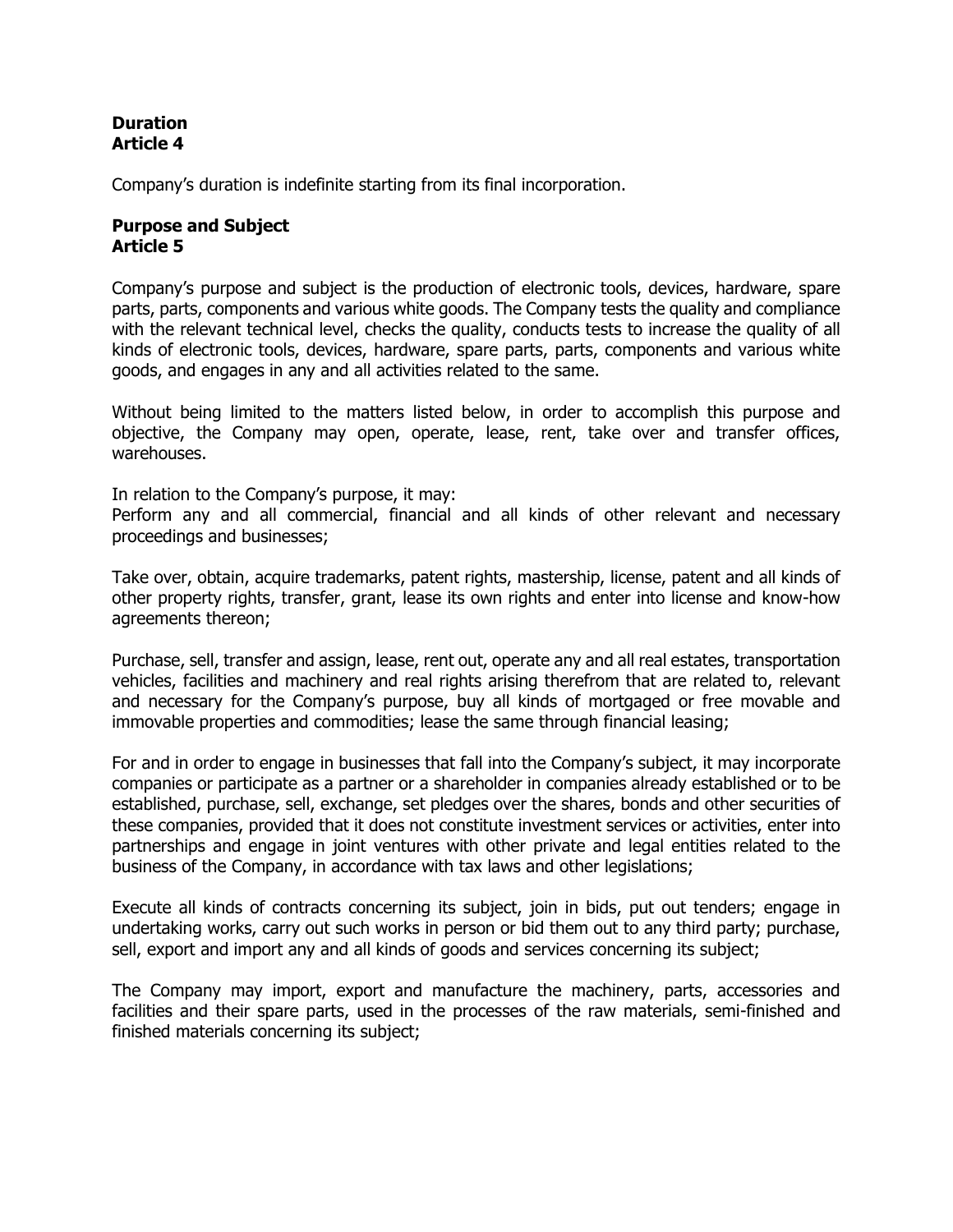In line with its scope of business, the Company may engage in import, export, manufacture, contract trade, domestic trade, commissioning, undertaking, internal and external international representation, marketing works.

In accordance with the provisions of the legislations concerning domestic and foreign companies and/or legal entities, it may establish short or long term consortiums, engage in works based on financial liability contracts, obtain all kinds of short, mid and long-term loans from all kinds of banks and all kinds of other credit institutions. It may acquire, register in its name, sell, lease, use, rent patent rights and certificates, licenses and concessions, patents, copyrights, trademarks, technical assistance and permits, know-hows, trade names, brands, operation rights, operation concessions and various similar intellectual and intangible rights that are related to and beneficial for the activities of the Company and obtain exporter and importer licenses.

In relation to the Company's purpose, it may open, operate customs warehouses and carry out customs entries.

In relation to the Company's purpose and in order to secure the debts and receivables of the company and third parties, it may obtain mortgages, pledges, sureties and other collaterals grant mortgages, pledges, sureties and other collaterals, partially or wholly release mortgages and pledges in its favor and against it, release mortgages, act as a guarantor and set up mortgages for the debts of third parties.

However; principles set out under the capital markets legislations shall apply to matters such as granting of guarantees, securities or setting up of pledge rights including mortgages in the name of the Company and in favor of 3rd parties.

The Company may make donations to Associations, Foundations and other Corporations and Institutions in cash or in kind provided that the upper limit of such donations is determined by the general assembly, donations made do not exceed such limit, donations made are added to the distributable profit base and donations do not contradict with the Capital Markets Law and the pertinent legislations, necessary special event disclosures are made and the donations made within that year are announced to the shareholders at the general assembly.

Under this article, necessary disclosures that fall into the scope of special circumstances and required by the Capital Markets Board shall be made in order to enlighten the investors regarding the above-listed matters.

## **Share Capital Article 6**

Company adopted the registered capital system as per the Capital Market Law and switched to this system by the written consent dated 01/04/21 and numbered 17/520 of the Capital Markets Board.

The Company's registered capital ceiling is TL 2,000,000,000 (two billion) and this is divided into 2,000,000,000 (two billion) bearer shares, each with a nominal value of 1 Kurus.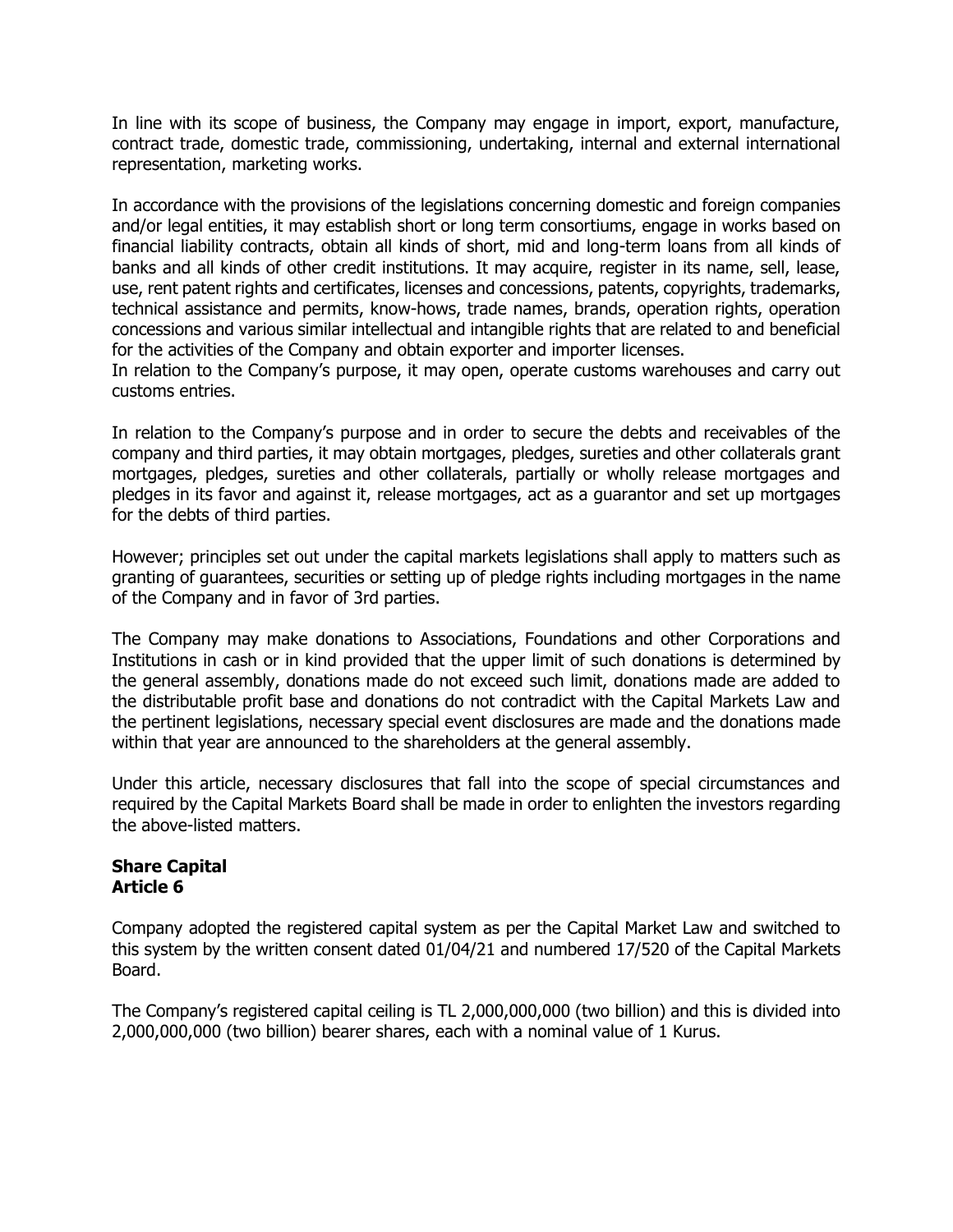The Company's issued capital is TL 1,600,000,000.00, (one billion and six hundred million) divided into bearer shares, each with a nominal value of 1.00 (One) Kurus, and has been fully paid free from collusion.

The registered capital ceiling permission given by the Capital Markets Board is valid between 2021 - 2025 (5 years). Even if the permitted registered capital ceiling is not reached by the end of 2025, in order for the Board of Directors to be able to pass a decision on a capital increase after 2025; it must be authorized by the General Assembly for a new period, by obtaining permission from the Capital Markets Board for the previously permitted ceiling or a new ceiling, provided that this new period will not exceed 5 years. In case of failure to get such authorization, an increase of capital cannot be made with a Board of Directors' resolution.

The Board of Directors is authorized for the period between 2021 and 2025, to increase the issued capital, when it deems necessary, by issuing bearer shares up to the registered capital ceiling in accordance with the provisions of the Capital Market Law, to issue shares above the nominal value, to restrict the preemptive rights of the shareholders and to issue shares below the nominal value. The right to acquire new shares cannot be exercised in a manner that causes inequality among the shareholders.

No new shares may be issued unless and until all the issued shares are fully sold and paid or unsold shares are cancelled.

The Company's shares may be transferred without prejudice to the provisions of the Capital Market Law and Turkish Commercial Code as well as the provisions of these Articles of Association.

Shares representing the issued capital shall be monitored in a dematerialized manner, in accordance with the principles of dematerialization.

#### **Share Certificates Article 7**

This article is abolished by being merged with article 6.

### **Board of Directors Article 8**

The Company is managed, represented and bound by a Board of Directors composed of a minimum of five and maximum of eleven members to be elected by the General Assembly.

Majority of the members of the Board of Directors consists of non-executive members.

Number and qualifications of the independent members who shall serve in the Board of Directors shall be determined in accordance with the Capital Markets Legislations and the regulations concerning corporate governance of the Capital Markets Board.

Chairman or vice-chairman of the Board of Directors shall be elected from amongst the independent members.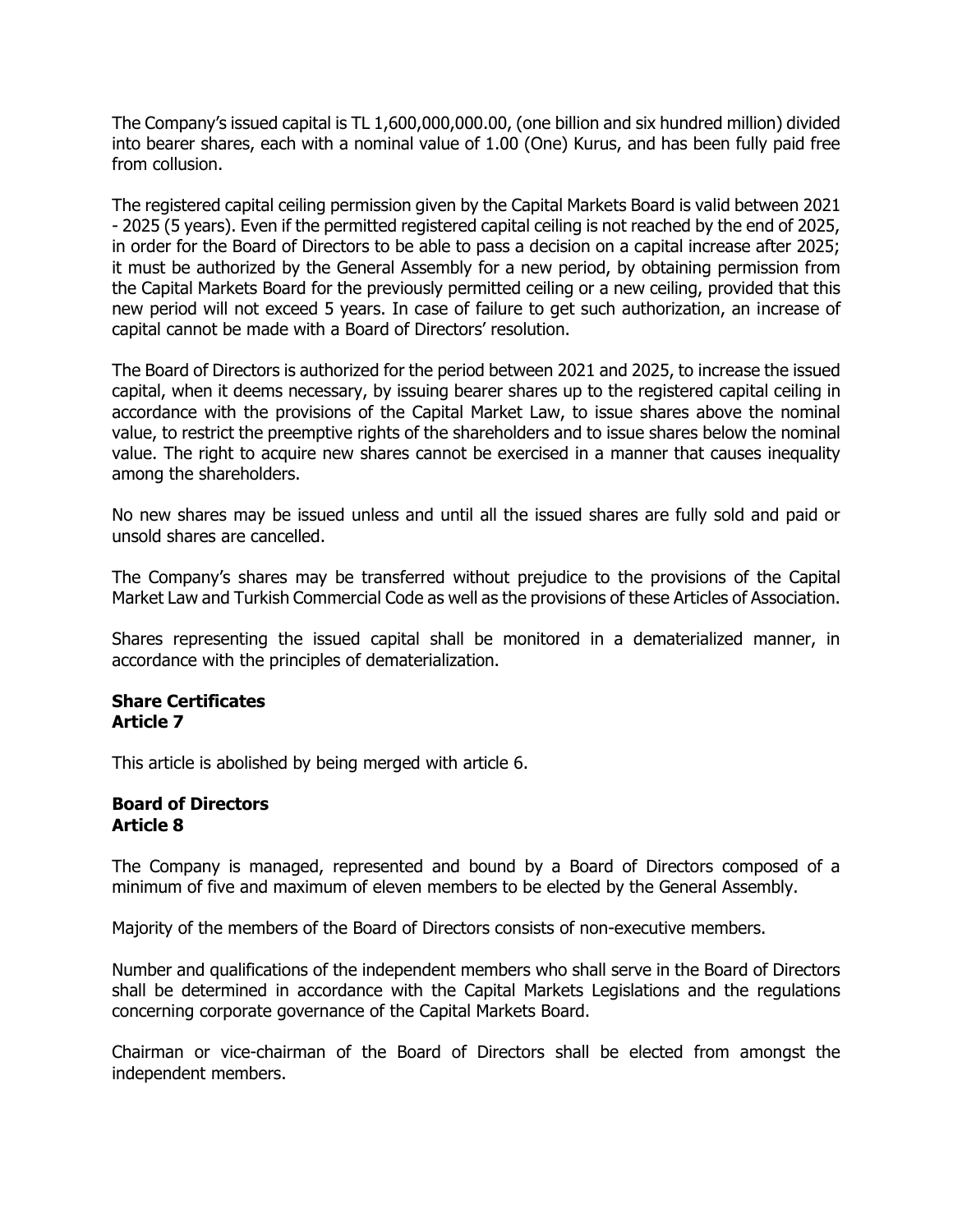Board Members are elected from amongst individuals, who have knowledge and experience about the field of operation and the sector of the Company, preferably with higher education, with skills to read and analyze financial statements and reports and basic information regarding the legal regulations applicable to the Company's daily and long-term transactions and dispositions, and who have the opportunity and determination to attend all of the anticipated meetings of the Board of Directors for the relevant budget year.

### **Term of Board of Directors Article 9**

Board Members are elected for a period of minimum of one and maximum of three years. If deems necessary, the General Assembly may replace the Board members at any time; members whose term of office expires may be re-elected.

If a vacancy occurs in a Board membership, a new member shall be appointed to such vacant Board membership in accordance with the relevant provisions of these articles of association and the Turkish Commercial Code. If the membership that has become vacant is an independent membership, the appointment shall be made in accordance with the regulations of the Capital Markets Board. Approval of the shareholders shall be obtained for the newly appointed member at the first General Assembly. The member approved by the General Assembly shall complete the term of office of his/her predecessor.

### **Board Meetings and Distribution of Duties Article 10**

Board of Directors shall elect a chairman and a vice-chairman, who shall substitute the chairman in his absence, from amongst its members. Chairman and vice-chairman whose term of office expires may be re-elected. Board meetings shall be made at the Company's head office, when deemed necessary and at least once a month.

Chairman and in his absence, the vice-chairman, shall invite the Board of Directors to convene a meeting. Apart from this, any member may request the Board Chairman to invite the Board to convene.

Quorum for the Board meetings and the meeting and decision quorums applicable at such meetings is the absolute majority of the whole number of members. Regulations imposed by the Corporate Governance Principles of the Capital Markets Board are preserved.

Justifications of the independent members who cast dissenting votes at the Board meetings shall be announced to public.

Board members do not have privileged votes. Each member has one vote.

For the purpose of providing explanations on the matters concerning the agenda and better informing the members on the subject, apart from the members, senior and mid-level managers may also be invited to attend the Board meetings.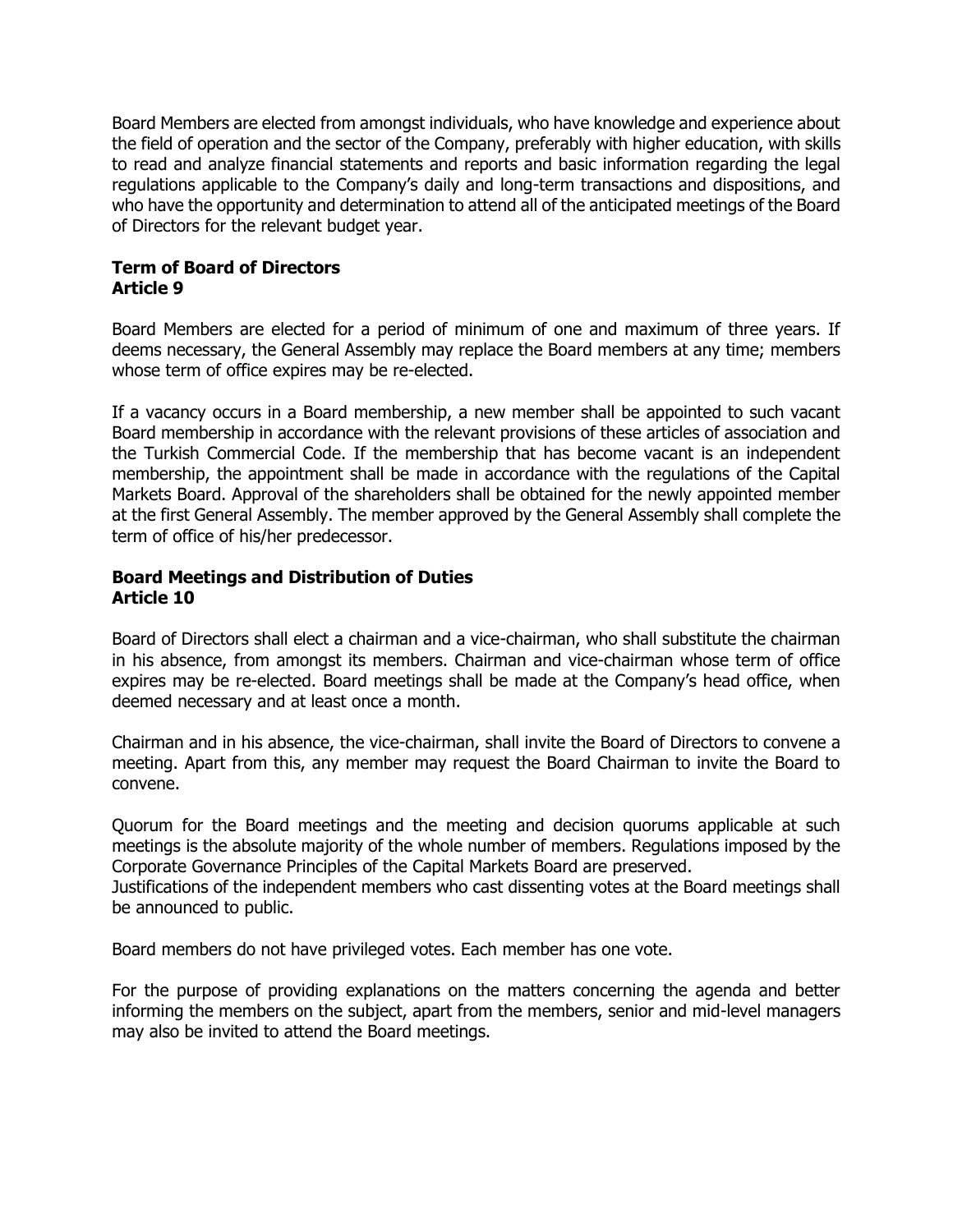Invitations to the meetings shall be made at least 7 days before the date of the meeting. The agenda and documents and information concerning the agenda shall be submitted to the Board members in writing, together with the invitation.

Board members who do not attend to 3 (three) consecutive meetings for any reason and excuse whatsoever without getting permission from the Board of Directors shall be deemed as having resigned from his/her office.

A Board member cannot attend a Board meeting that concerns the interests of himself/herself, his/her spouse and relatives by blood and marriage up to third degree.

## **Duties and Authorities of the Board of Directors Article 11**

Board of Directors is authorized on matters that concern all affairs of the Company, except for those that are left to the exclusive authority of the General Assembly under the Turkish Commercial Code, Capital Markets Board and these Articles of Association.

The Board Chairman's and Board members' right to transact and compete with the Company as set forth in article 395 and 396 of the Turkish Commercial Code is possible with the approval of the shareholders who are present at the Company's general assembly. Regulations concerning Corporate Governance Principles of the Capital Markets Board are preserved.

The Company shall comply with the Corporate Governance Principles that are required to be complied with by Capital Markets Board. Transactions performed and resolutions passed by the board of directors without respect to the mandatory principles are deemed invalid and in breach of the articles of association.

Regulations on Corporate Governance Principles of the Capital Markets Board shall be complied with in regards to transactions that are deemed important in terms of the application of Corporate Governance Principles and important related party transactions of the Company as well as transactions concerning the granting of collaterals, pledges and mortgages in favor of third parties.

## **Representation and Binding of the Company Article 12**

Board of Directors shall carry out the management and representation of the Company before third parties. In order for all kinds of instruments and documents to be given and contracts to be made in the name of the Company to be valid and binding on the Company and represent the Company, these must bear the signatures of the person or persons, who have been granted signature authority by the Board of Directors, upon designating the degrees and forms of such signature authority and duly registering and announcing the signing procedure, affixed under the Company's title.

Save for the non-transferrable duties defined in article 375 of the Turkish Commercial Code, pursuant to article 367 of the Turkish Commercial Code, the Board of Directors is entitled to partially or totally delegate its management duty to one or more Board members or a third party, in accordance with internal directives to be prepared by it.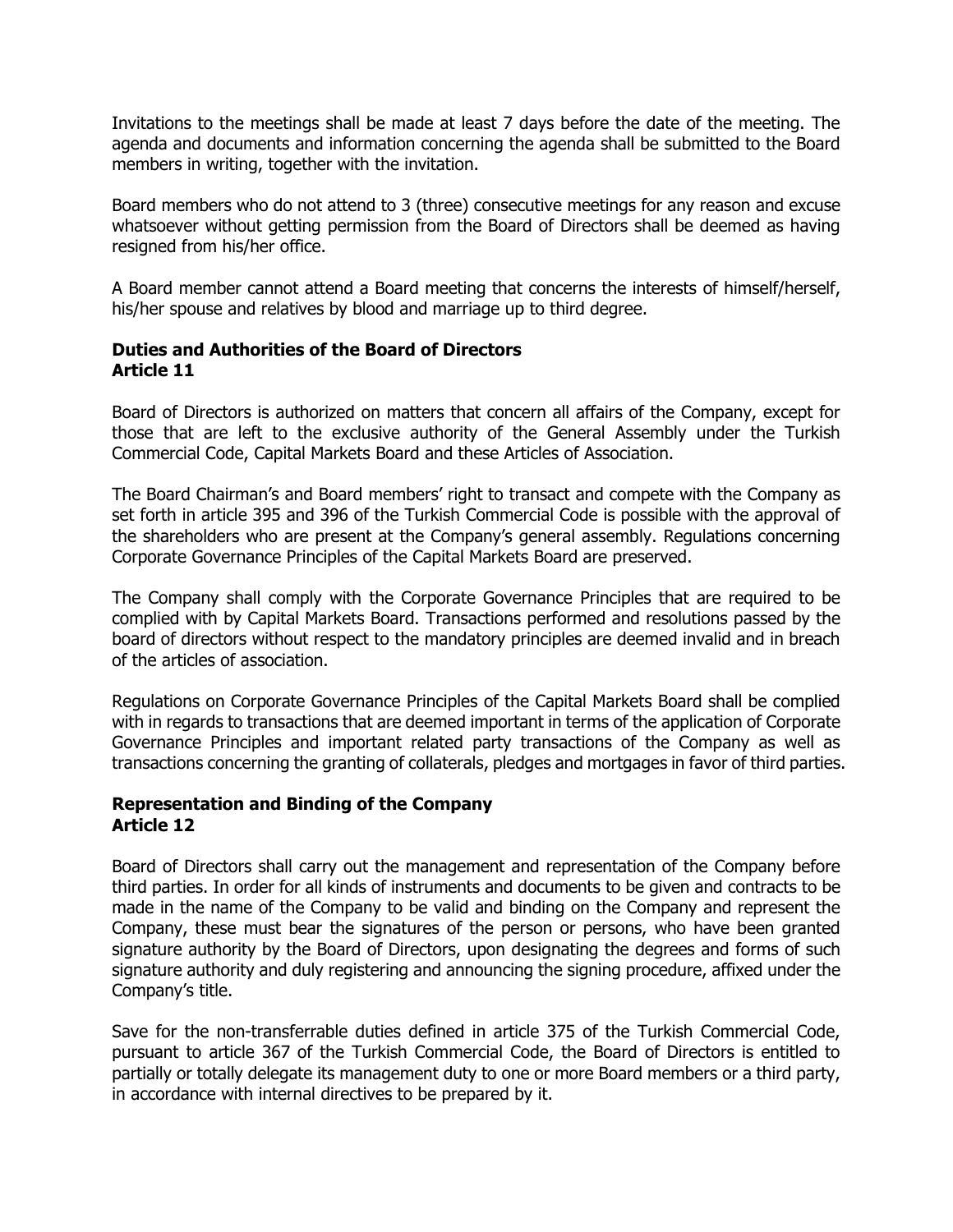Furthermore, in accordance with article 370 of the Turkish Commercial Code, the Board of Directors may delegate its representation duty to one or more managing directors or a third party acting as a manager. At least one Board member must possess the management authority.

# **Audit and Independent Audit Firm Article 13**

In relation to the auditing of the Company and other matters stipulated under the legislations, relevant articles of the Turkish Commercial Code and the Capital Markets Board shall apply.

### **Duties of Auditors Article 14**

ABOLISHED.

## **Remuneration of the Board of Directors and Auditors Article 15**

General Assembly of Shareholders shall determine the remunerations and fees payable to the Board members. Board members may receive a certain fee on a monthly and yearly basis or for each meeting, to be determined by the General Assembly. Fees, remunerations and other benefits to be given to the members who bear the independence criteria shall be at such a level that would not affect their independency.

# **General Assembly Article 16**

Company's general assembly shall convene ordinarily and extraordinarily. Ordinary general assembly shall convene within three months as of the end of the Company's fiscal year and at least once a year. Extraordinary general assembly shall convene and pass resolutions at any time as the Company's affairs may require, in accordance with the provision of the laws and these articles of association.

Operation of the meeting of the general assembly shall be governed by internal directives. Meetings of the general assembly shall proceed in accordance with the provisions of the Turkish Commercial Code, Capital Markets legislations and internal directives.

Announcements regarding the General Assembly meetings shall be made in accordance with the provisions of article 20 of these articles of association.

Declarations and explanations required to be made pursuant to the legislations shall be made on the Company's website together with the announcement regarding the general assembly meeting.

Agenda of the meeting, final version of the Company's articles of association, financial statements and their endnotes, proposal on the distribution of profit, annual report and other information on the agenda shall be kept available at the Company's head office and branches together with the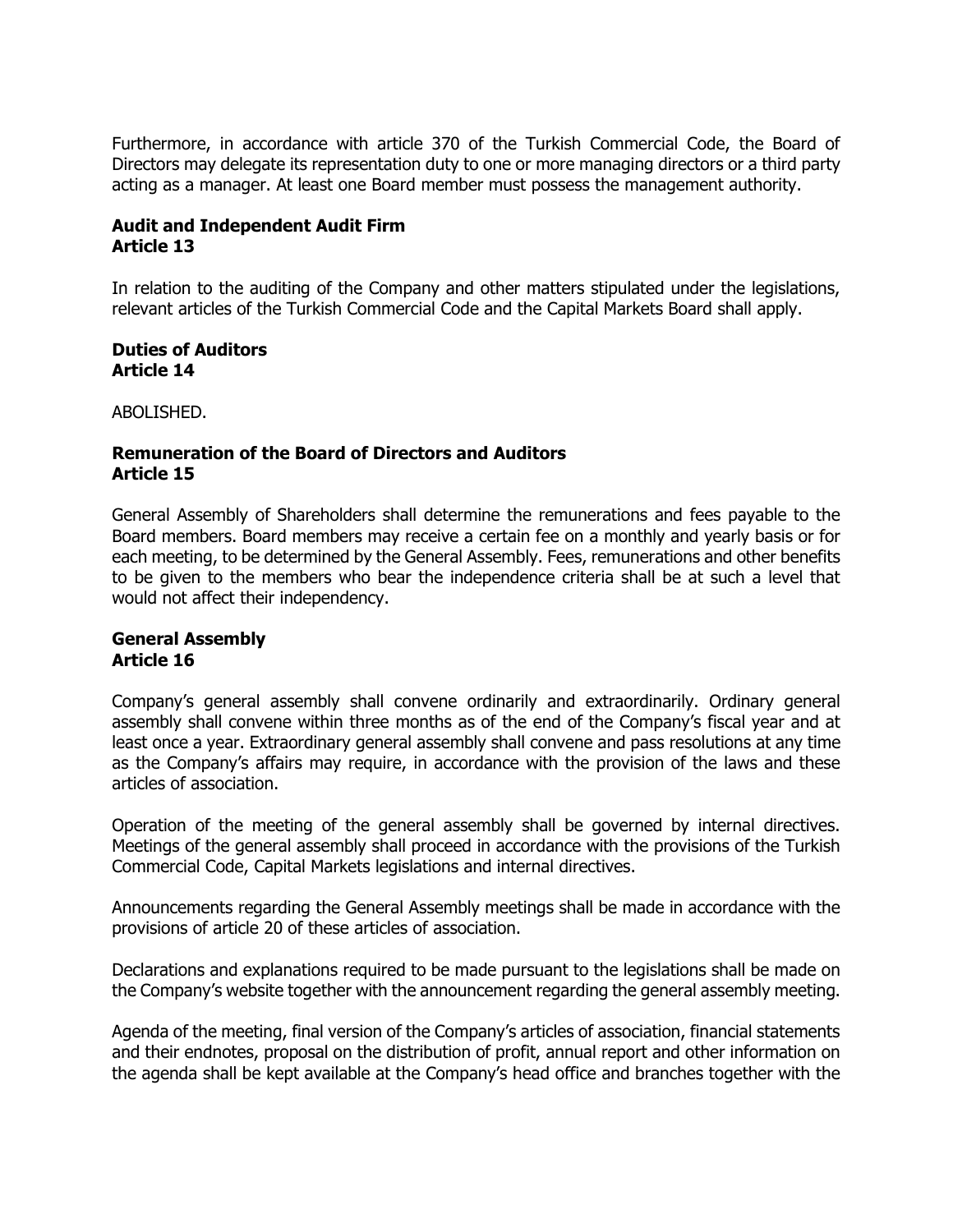announcement of the meeting. Documents related to the meeting shall be published on the Company's website.

The relevant ministry may invite the general assembly to convene a meeting when it deems necessary. Persons who are nominated for the board of directors, board members, auditors and persons who had responsibility in the preparation of the financial statements shall attend the General Assembly meetings. Excuses for absence of those who were not able to attend the meeting shall be announced.

Shareholders who are entitled to attend the general assembly meetings of the company may also attend such meetings through electronic media pursuant to article 1527 of the Turkish Commercial Code. As per the provisions of the "Regulation on General Assemblies to be Held Electronically in Joint Stock Companies", the company may install the electronic general assembly system that will enable the right holders to attend general assembly meetings, express opinions, submit proposals and cast votes therein or may procure services from systems established for such purpose. Pursuant to this provision of the articles of association, in all general assembly meetings to be held, right holders and their representatives shall be given the opportunity to exercise the rights mentioned in the provisions of the abovementioned regulation through the established system.

### **Place of Meetings Article 17**

General Assembly shall convene at the Company's head office or at another convenient place within the city where the company's head office is located.

### **Presence of the Representative of the Ministry of Customs and Trade at the Meetings Article 18**

Provisions of the relevant legislations concerning the presence of a representative of the Ministry of Customs and Trade at ordinary and extraordinary meetings of the General Assembly shall apply.

#### **Meeting Quorum Article 19**

Turkish Commercial Code, Capital Markets Law and capital markets legislations shall apply to ordinary and extraordinary meetings of the General Assembly as well as the quorums at such meetings.

### **Announcement Article 20**

Provided that the provisions of the Turkish Commercial Code are preserved, announcements concerning the Company shall be made in a newspaper published at the place where the Company's head office is located.

In relation to General Assembly meetings, announcement periods and principles set forth in the pertinent Turkish Commercial Code, Capital Markets Legislations and the Corporate Governance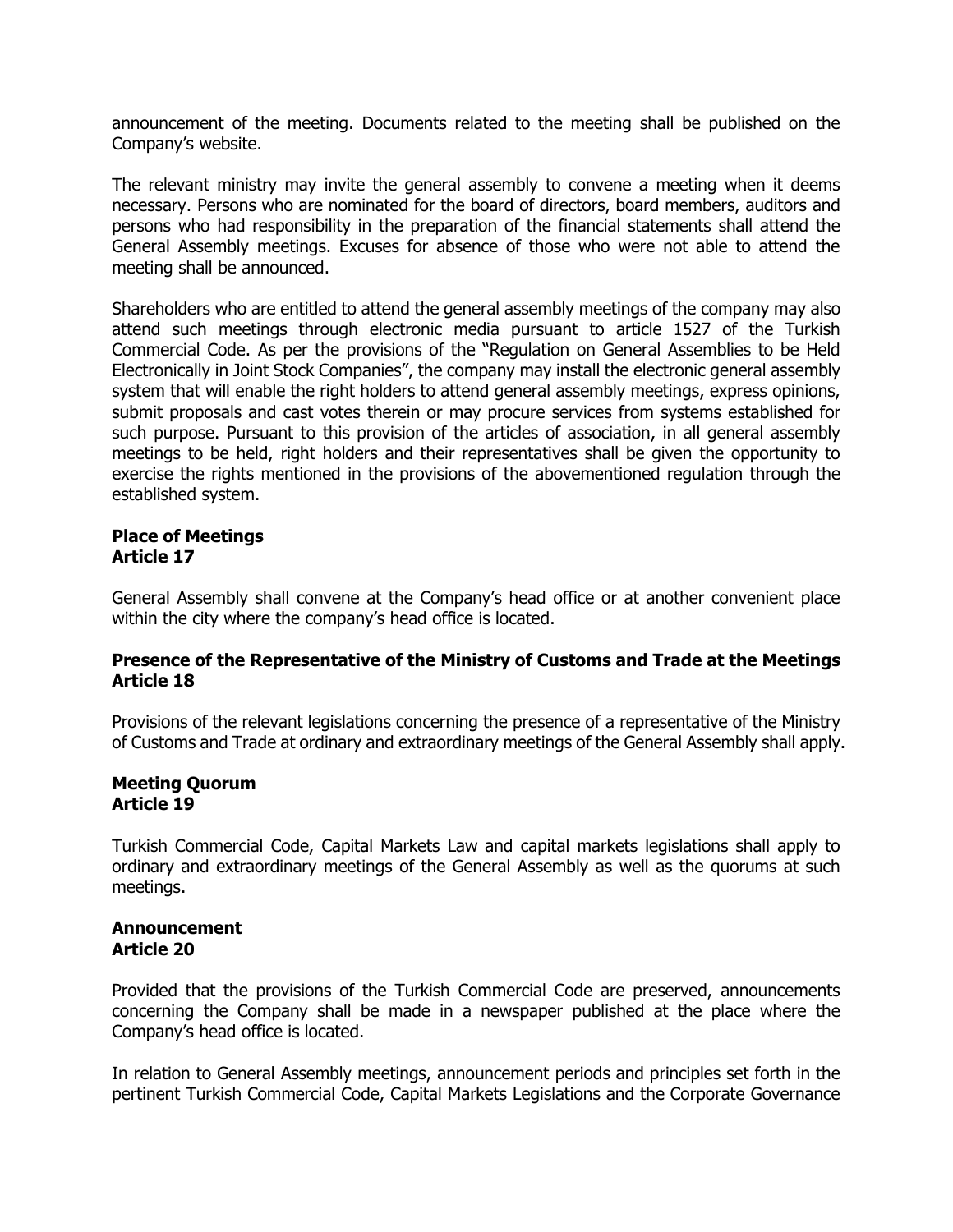Principles of the Capital Markets Board shall apply. In addition to the procedures stipulated in the legislations, announcements for the meetings of the General Assembly shall be made at least three weeks prior to the date of the General Assembly meeting, in a newspaper published nationwide in Turkey as well as any and all means of communication including electronic communication, that enables access to the highest number of shareholders possible.

For announcements pertaining to the decrease of capital and liquidation, relevant provisions of the Turkish Commercial Code in force, shall apply.

Texts of the proxy documents to be used by the shareholders as well as the amendment texts in case of amendment of the Articles of Association shall also be announced. Regulations of the Capital Markets Board concerning announcements are preserved.

### **Voting Right and Its Exercise Article 21**

Shareholders shall exercise their votes at the general assembly pro rata to the total nominal value of their shares. Each share has one vote.

Voting right belongs to the owner. At its discretion, the owner may delegate the exercise of its vote to a proxy from amongst or outside the shareholders. Regulations of the Capital Markets Board concerning voting by proxy shall apply. Shareholders may have themselves represented at the meetings by a proxy to be appointed from amongst other shareholders or third parties. Proxies who are also shareholders of the company are entitled to exercise votes on behalf of the shareholders that they represent in addition to their own votes. Forms of proxy documents to be used at the general assembly shall be prepared by the company and announced together with the announcement pertaining to the general assembly.

Legal entity shareholders are represented by the persons they authorize; whereas, minors and restricted individuals shall be represented by their guardians or custodians. These representatives are not required to be shareholders. In order to exercise their representation rights it is enough and sufficient that they present the document certifying their title. For shares with a usufruct right attached, the voting right belongs to the holder of such usufruct right. For pledged shares, the voting right belongs to the owner.

## **Documents to be Submitted to the Representative of the Ministry Article 22**

A copy Board of Directors' and Auditors' reports, financial statements, meeting minutes and the attendance list showing the names and shares of the shareholders that were present at the General Assembly shall be delivered to the Representative of the Ministry present at the meeting.

## **Determination and Distribution of Profit Article 23**

Pure (net) profit remaining after the deduction of amounts required to be paid and set aside by the Company such as the Company's overheads and amortizations and taxes that must be paid by the Company's legal entity from the income determined at the end of each period, and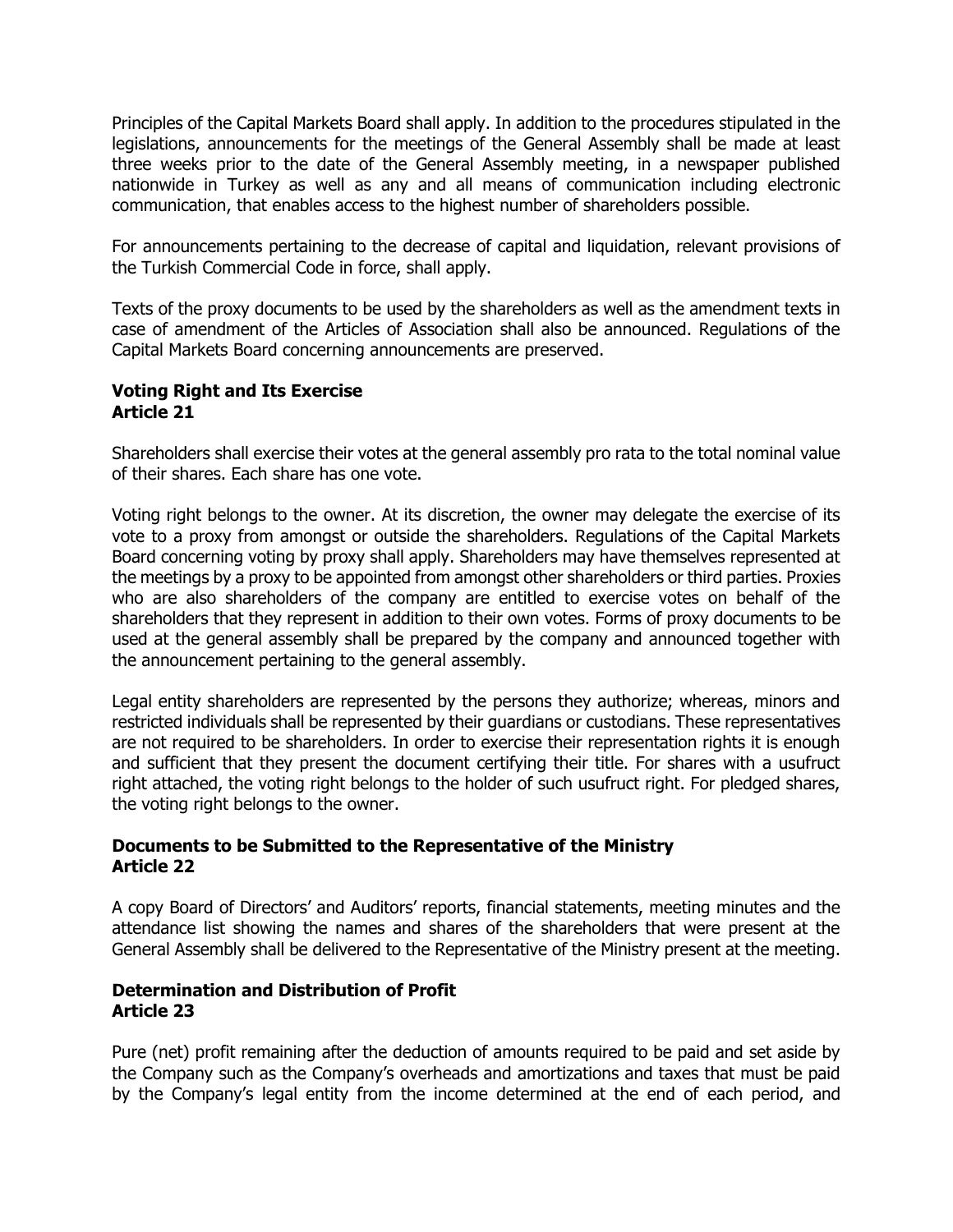registered under the balance sheet, shall be apportioned and distributed in the order and quantities written below, after deducting the previous year's loss, if any:

#### General Legal Reserves:

**a)** Pursuant to article 519 of the Turkish Commercial Code, 5% is set aside as general legal reserves.

#### First Dividend:

**b)** Amount of donations made within the relevant year, if any, shall be added to the remaining amount and out of this amount; a dividend is set-aside in the ratio determined by the General Assembly in accordance with the Turkish Commercial Code and the Capital Markets Legislations.

**c)** After making the aforementioned deductions, the General Assembly is entitled to decide to distribute the dividend to the members of the board of directors as well as officers, personnel and employees, funds established for various purposes and persons and entities of similar nature.

### Second Dividend:

**d)** General Assembly is entitled to distribute the portion remaining after the amounts set out in paragraphs (a), (b) and (c) from the net profit for the period, as second dividend in whole or in part or voluntarily set aside such amount as legal reserves as per article 521 of the Turkish Commercial Code.

#### General Legal Reserves:

**e)** Pursuant to subparagraph (c) of paragraph 2 of article 519 of the Turkish Commercial Code, one tenth of the amount remaining after the deduction of 5% of the paid-up capital as dividend and other legal reserves from the portion agreed to be distributed to the shareholders and those participating in the profit, is added to the general legal reserves.

**f)** Unless and until the legal reserves that are required to be set aside under statutory provisions are set aside and unless the dividends determined for the shareholders under the articles of association are distributed in cash and/or as share certificates; the company cannot decide to set aside other reserve funds, to transfer profit to the subsequent year and to distribute the dividend to the members of the board of directors as well as officers, personnel and employees, funds established for various purposes and persons and entities of similar nature.

**g)** Dividends shall be distributed equally to all existing shares as of the distribution date, regardless of their dates of issue and acquisition. General Assembly shall determine when and how to give the dividend to the shareholders, upon the proposal of the Board of Directors and in accordance with the communiqués of the Capital Markets Board. Dividend given by the general assembly in accordance with these articles of association cannot be taken back.

### B. Advance Dividends

The Company may distribute advance dividends in accordance with the Capital Markets Legislations.

Provisions of the relevant article of the Turkish Commercial Code and provisions of the Capital Markets Legislations shall apply to reserve funds set aside by the Company.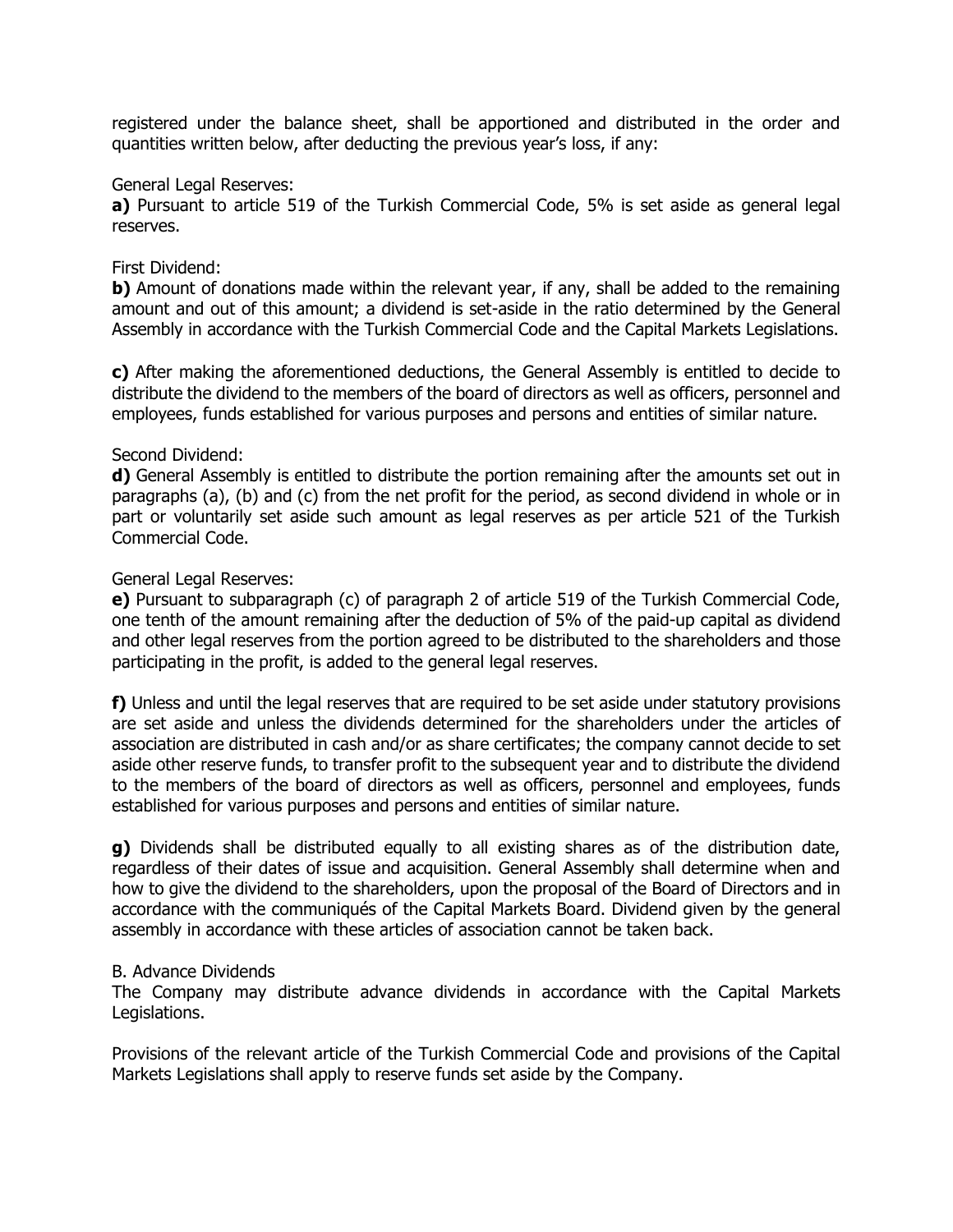### **Termination and Liquidation Article 24**

The Company shall terminate in case of occurrence of one of the reasons set forth in Turkish Commercial Code. Liquidation transactions of the Company, which terminates for a reason other than bankruptcy shall proceed in accordance with the provisions of the effective laws.

### **Application of the General Provisions Article 25**

Provisions of Turkish Commercial Code, Capital Markets Law and the provisions of other pertinent legislations shall apply to matters, which are not regulated under these Articles of Association.

#### **Issuance of Debt Instruments Article 26**

In accordance with the provisions of the Turkish Commercial Code, Capital Markets Law and the communiqués of the Capital Markets Board, the Company may issue all kinds of debt instruments with a decision of the board of directors, within the limits to be determined by the Capital Markets Board.

### **Invitation to the Meetings of the General Assembly Article 27**

General Assembly shall be invited to convene a meeting in accordance with Turkish Commercial Code, Capital Markets Law and the regulations of the Capital Markets Board. Board of Directors is entitled to invite the general assembly to an ordinary or extraordinary meeting.

### **Invitation to the Meetings of the Board of Directors Article 28**

Board of Directors is invited to a meeting by the Chairman, or in his absence, the Vice-chairman of the Board of Directors.

Apart from this, any member may request from the Board Chairman to invite the Board of Directors to a meeting.

Shareholders and beneficiaries holding at least 1/20 of the Company's share capital may invite the Board of Directors to a meeting. Requests for invitation shall be made to the Board Chairman. Should the Board Chairman come to the conclusion that there is no need to convene a meeting immediately, he may open the topic concerning the invitation to discussion at the following meeting of the Board of Directors.